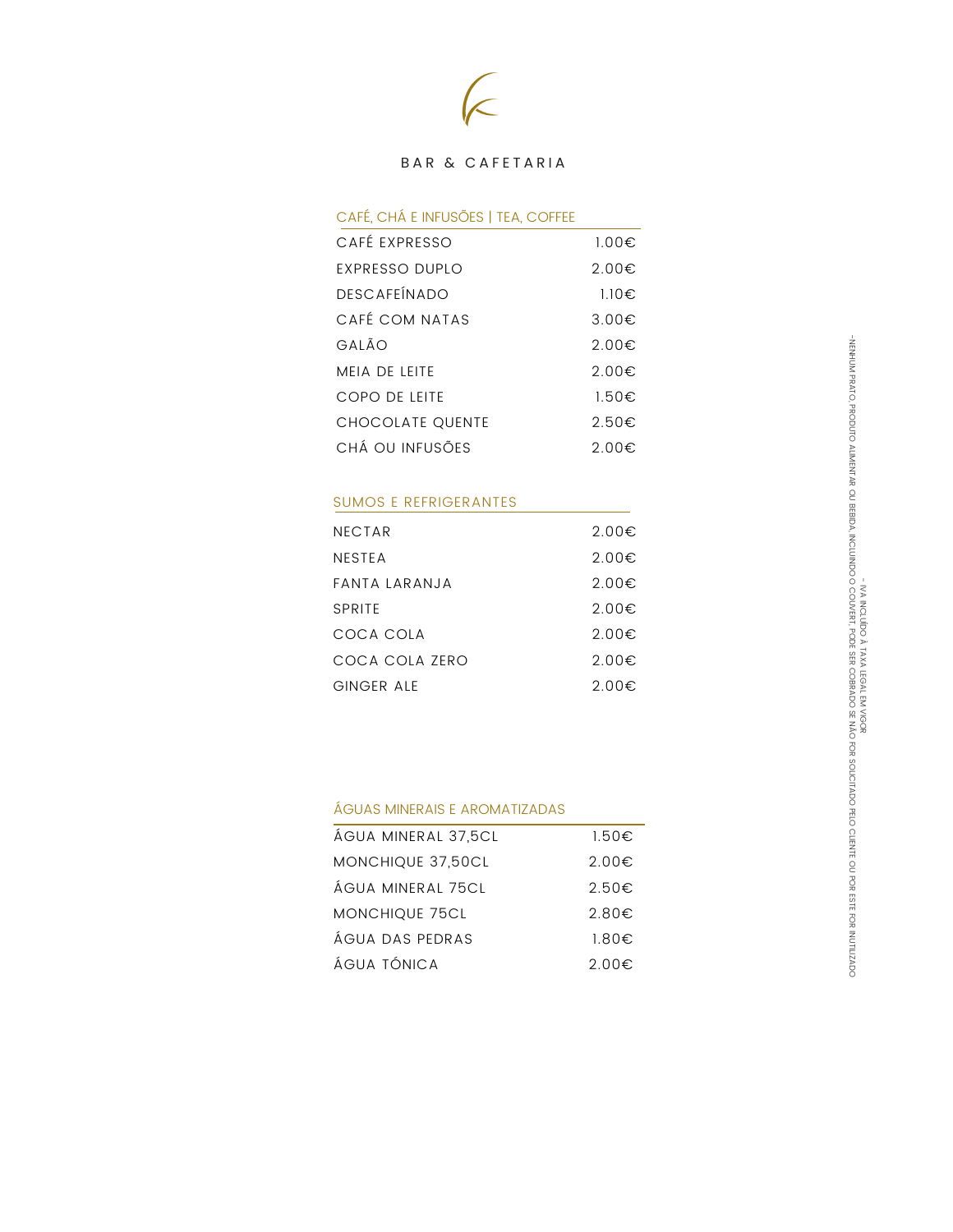# LICOROSAS & ESPIRITUOSAS

### PORTO 6CL

| PORTO LÁGRIMA DOCE             | $4.00 \in$      |
|--------------------------------|-----------------|
| CALEM VELHOTES SPECIAL RESERVE | $4.00 \epsilon$ |
| PORTO BURMESTER TAWNY 10       | $8.00 \in$      |
| PORTO TAYLOR'S 20 ANOS         | 12.00€          |

### LICORES 6CL

| HCORES DA PONTE DE SOR             | $4.00 \in$      |
|------------------------------------|-----------------|
| <b>HCOR BEIRÃO</b>                 | 4.00€           |
| AMÊNDOA AMARGA                     | $4.00 \in$      |
| TIA MARIA LICOR DE CAFÉ            | 8.00 $\epsilon$ |
| <b>BAILEY'S IRISH CREAM</b>        | $8.00 \epsilon$ |
| COINTREAU TRIPLE SEC               | $8.00 \epsilon$ |
| DOMUZ, AMÊNDOA AMARGA              | 6.00€           |
| VINHA D'ERVIDEIRA - VINHO LICOROSO | $5.00 \in$      |
|                                    |                 |

## AGUARDENTES 6CL **WHISKY & BOURBON**

| MACIFIRA BRANDY 5 FSTRFIAS | 3.00€           |
|----------------------------|-----------------|
| ADEGA VEIHA RESERVA 6 ANOS | 5.00€           |
| FIM DE SÉCULO 25 ANOS      | 12.00€          |
| CRF RESERVA EXTRA          | 10.00€          |
| ALIANÇA VELHA              | 4.00 $\epsilon$ |

| <b>J&amp;B SCOTCH WHISKY 5 ANOS</b>       | 5.00€      |
|-------------------------------------------|------------|
| CUTTY SARK SCOTCH WHISKY 5ANOS            | $7.00 \in$ |
| JAMESON IRISH WHISKEY 5 ANOS              | $7.00 \in$ |
| JACK DANIELS OLD. NO.7 TENNESSEE          | 10.00€     |
| BALVENIE 12 ANOS SINGLE MALT              | 16.00€     |
| <b>GLEN MORANGIE HIGHLAND SINGLE MALT</b> | 15.00€     |
| CARDHU 12 ANOS SPEYSIDE SINGLE MALT       | 15.00€     |

## VINHOS APERITIVOS 6CL

| MARTINI ROSSO       | 3.00€ |
|---------------------|-------|
| MARTINI BIANCO      | 3.00€ |
| MOSCATEL DE FAVAIOS | 3.00€ |
| MOSCATEL DE SETURAL | 4.00€ |
| MOSCATEL ROXO       | െ ററ€ |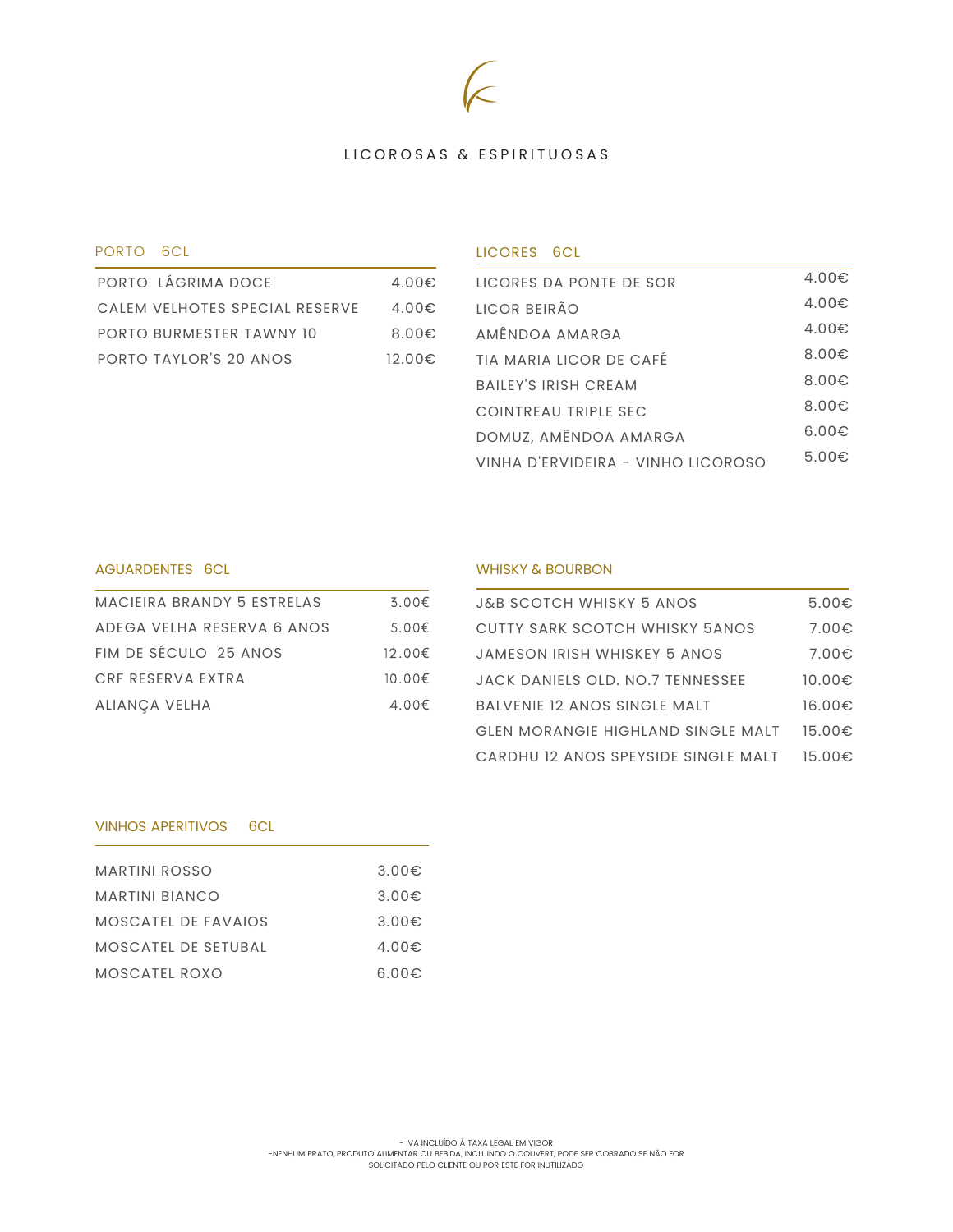

### CERVEJAS & SIDRAS

| <b>IMPERIAL</b>               | $1.80 \epsilon$ |
|-------------------------------|-----------------|
| SUPER BOCK (0,33CL)           | $2.00 \epsilon$ |
| SUPER BOCK FRFF               | 2.00€           |
| SUPER BOCK STOUT              | 2.00€           |
| IFFFF BLONDE BELGIAN ALF      | $4.00 \in$      |
| IFFFF BRUNNF BFIGIAN DARK AIF | 4.00 $\epsilon$ |
| BANDIDA DO POMAR              | 2.50€           |
| SOMFRSBY                      | $2.50 \in$      |
| FRANZISKANFR WFISSBIFR        | 4.00 $\epsilon$ |

## TEQUILLA, RUM, GIN & VODKA

| <b>GIN SHARISH</b>           | $8.00 \in$      |
|------------------------------|-----------------|
| <b>SHARISH BLUE MAGIC</b>    | 9.00 $\epsilon$ |
| <b>GIN BOMBAY SAPPHIRE</b>   | 7.00€           |
| GIN TANQUERAY TEN LONDON DRY | 9.00 $\epsilon$ |
| GIN NORDÉS ATLANTIC GALICIAN | 8.00 $\epsilon$ |
| <b>GORDONS PINK</b>          | 7.00€           |
| <b>GIN HENDRICK'S</b>        | 10.00€          |
| <b>VODKA STOLICHNAYA</b>     | 7.00€           |
| <b>VODKA ABSOLUT ELYX</b>    | 10.00€          |
| RUM BACARDI SUPERIOR         | 7.00€           |
| RUM HAVANA CIUB 7 ANOS       | 8.00 $\epsilon$ |
| <b>TEQUILLA JOSE CUERVO</b>  | 8.00 $\epsilon$ |

### **COCKTAILS**

| <b>OTILOM</b> | 8.00 $\epsilon$ |
|---------------|-----------------|
| CAIPIRINHA    | 7.00€           |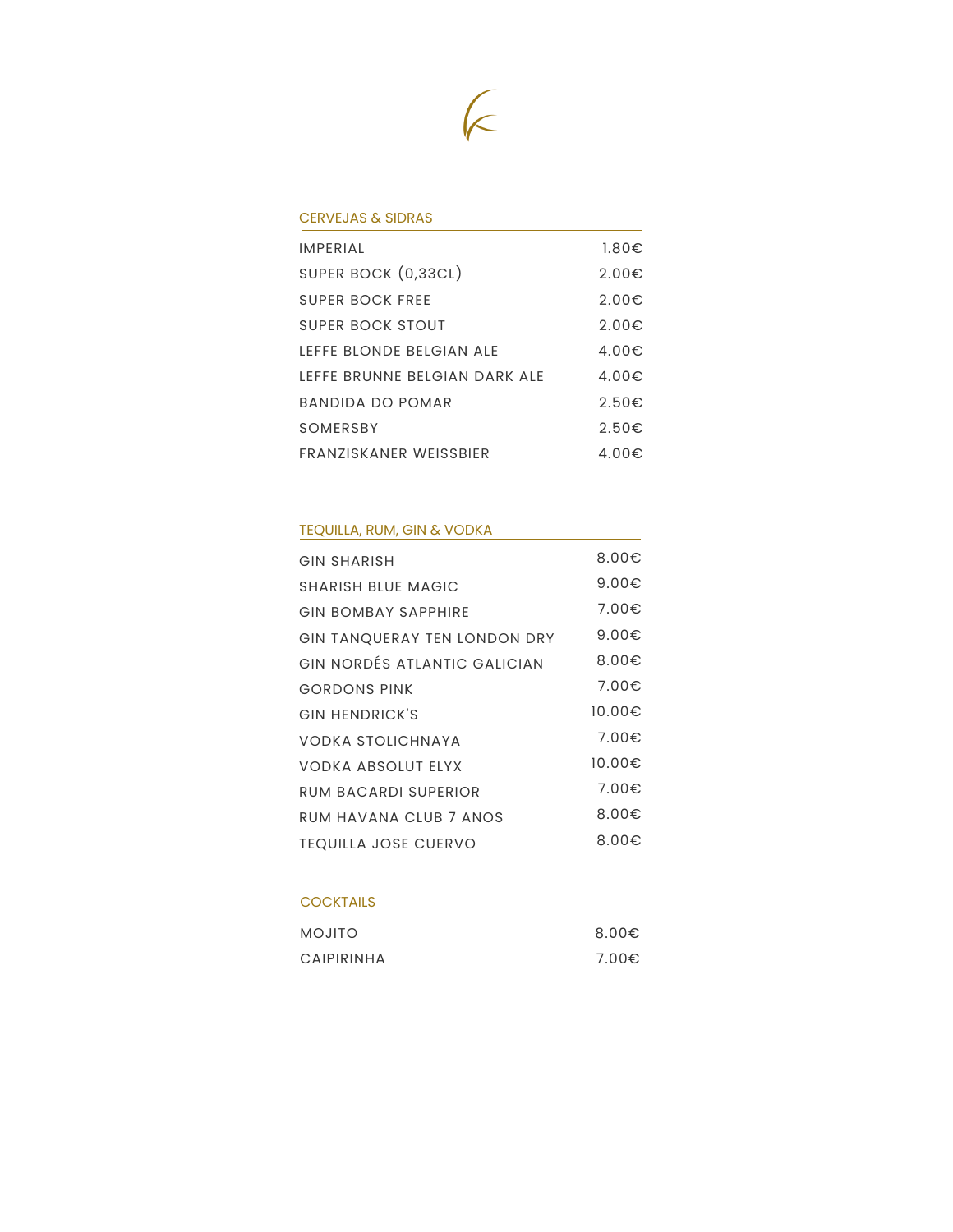

# CADAFAZ RESTAURANT & SKY LOUNGE

PETISCOS | EASY NIBBLES  $15 H 00 - 22 H 00$ 

| CESTO DE PÃO<br><b>Bread Basket</b>                                                                                                                        | 2.00€           |
|------------------------------------------------------------------------------------------------------------------------------------------------------------|-----------------|
| AZEITONAS MARINADAS CASEIRAS<br>Homemade Marinated Olives                                                                                                  | $1.50 \epsilon$ |
| MESCLA DE BATATAS FRITAS CASEIRAS<br>Homemade Chips                                                                                                        | 2.50€           |
| PRESUNTO DE BOLOTA<br>Acorn Ham (100g)                                                                                                                     | 14.00€          |
| TÁBUA DE QUEIJOS & CHARCUTARIA<br>Cheese & Charcuterie Board                                                                                               | 16.00€          |
| QUEIJO REGIONAL DE CABRA<br><b>REGIONAL CHEESE</b>                                                                                                         | 4.50€           |
| TOSTA ALENTEJANA   Alentejo Style Toast<br>(Queijo, Fiambre, Cebola, Tomate, Oregãos e<br>Mostarda   Cheese, ham, onions, tomato, Oreganos<br>and Mustard) | $6.50 \in$      |
| TOSTA MISTA   Toast Sandwich                                                                                                                               | $4.00 \in$      |
| MORCELA ASSADA<br>Traditional blood chorizo                                                                                                                | $6.50 \in$      |
| <b>MOELINHAS PICANTES</b><br>Spicy Chicken Gizzards                                                                                                        | $4.00 \in$      |
| PERDIZ DE ESCABECHE COM TOSTAS  <br>Partridge Escabeche served with toasts                                                                                 | 9.00 $\epsilon$ |



Alguns dos alimentos expostos e fornecidos podem conter alergênios. Para mais informações agradecemos que solicite a<br>lista de ingredientes. Nenhum prato, produto alimentar ou bebida, incluindo o couvert, pode ser cobrado s